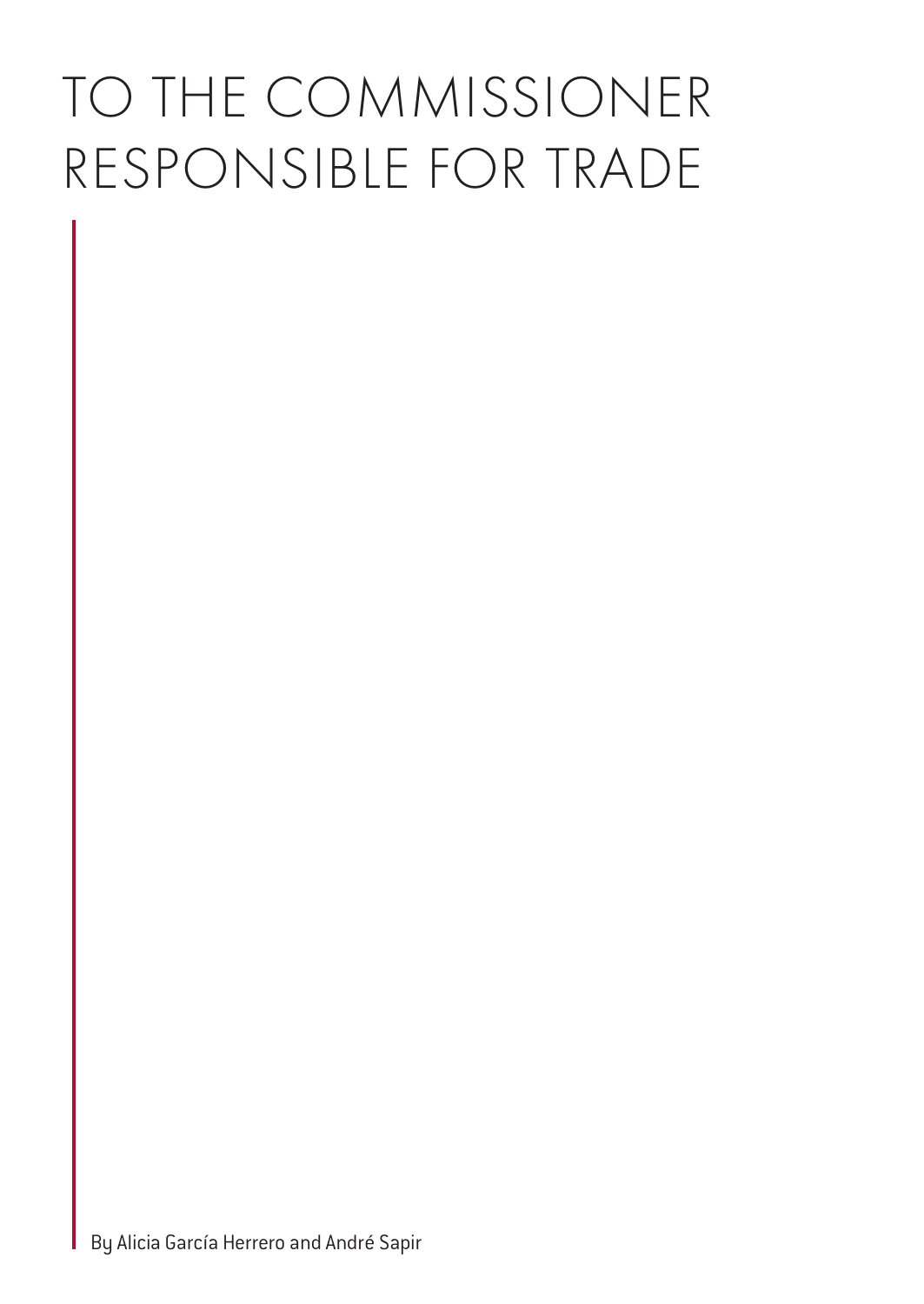\* You face three big challenges. Probably the most important is preserving the multilateral trading system, including by reforming the World Trade Organisation. Second, you must build stronger bilateral trade relations with key partners, such as the US, China and the United Kingdom. Third, you need to deal with issues such as e-commerce and climate change.

 You should make contingency plans in case the WTO becomes dysfunctional or even ceases to exist. Meanwhile, you should pursue strong bilateral trade relationships with the hope that they can form the basis for a reformed WTO. Post-Brexit negotiations with the UK should also top your agenda.

 The increasing role of services, investment and e-commerce will also require much of your attention, and you will have to reflect on trade and the goals of the Paris Agreement.

- PRESERVING THE MULTILATERAL SYSTEM
- \* BILATERAL TRADE RELATIONS
- \* E-COMMERCE AND CLIMATE CHANGE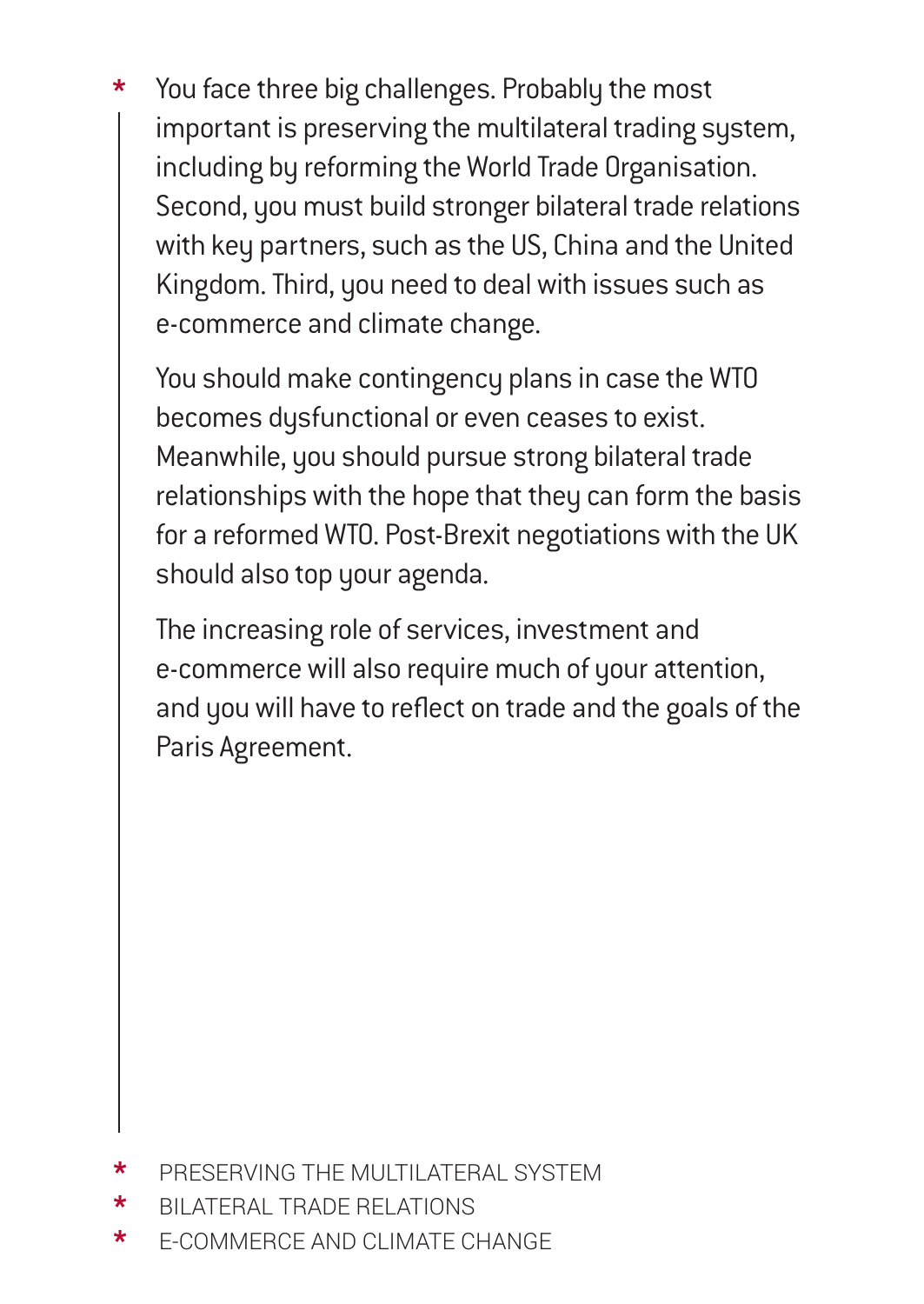#### \*INTERNATIONAL CHALL ENGES

#### \* WORLD TRADE ORGANISATION

## 1 STATE OF AFFAIRS

The European Union's trade policy, which has the goal of contributing *"in the common interest, to the harmonious development of world trade, the progressive abolition of restrictions on international trade and on foreign direct investment, and the lowering of customs and other barriers"1* , has never faced such a difficult international environment.

EU trade policy has always been embedded within the international trading system embodied in the General Agreement on Tariffs and Trade and its successor the World Trade Organisation. When established in 1995, the WTO was given the authority to enforce trade rules through a quasi-judicial dispute-settlement mechanism, covering an increasingly large number of countries<sup>2</sup>. The scope of WTO rules has also been broadened beyond trade in goods to cover foreign direct investment in services and trade-related aspects of international property rights. Unfortunately, these successes have also brought with them conflicts between WTO members, with the result that the system has become partly dysfunctional and, most importantly, risks collapsing.

A clear assessment of why the WTO has become dysfunctional should be your starting point as the new commissioner responsible for trade. Three main reasons can be identified. First, the increase in membership has brought about heterogeneity as more emerging countries joined the club. This is clearly shown by the lack of agreement on concluding the Doha round of trade liberalisation measures, which launched in 2001. Second, some new members, especially China but also Vietnam, are still stateled planned economies, a model the WTO rules have not been designed for. Third, under the Trump administration, the United States has clearly turned its back on the WTO as an institution that can solve the US's perceived trade problems.

While the EU has tried to play a constructive role in the Doha round, the lack of progress has pushed the EU to embark on a programme of bilateral trade deals with major trading partners. Between 2009 and 2013, the European Commission obtained mandates to start negotiations with the ASEAN countries<sup>3</sup>, India, Canada, Japan and the United States. It also obtained a mandate to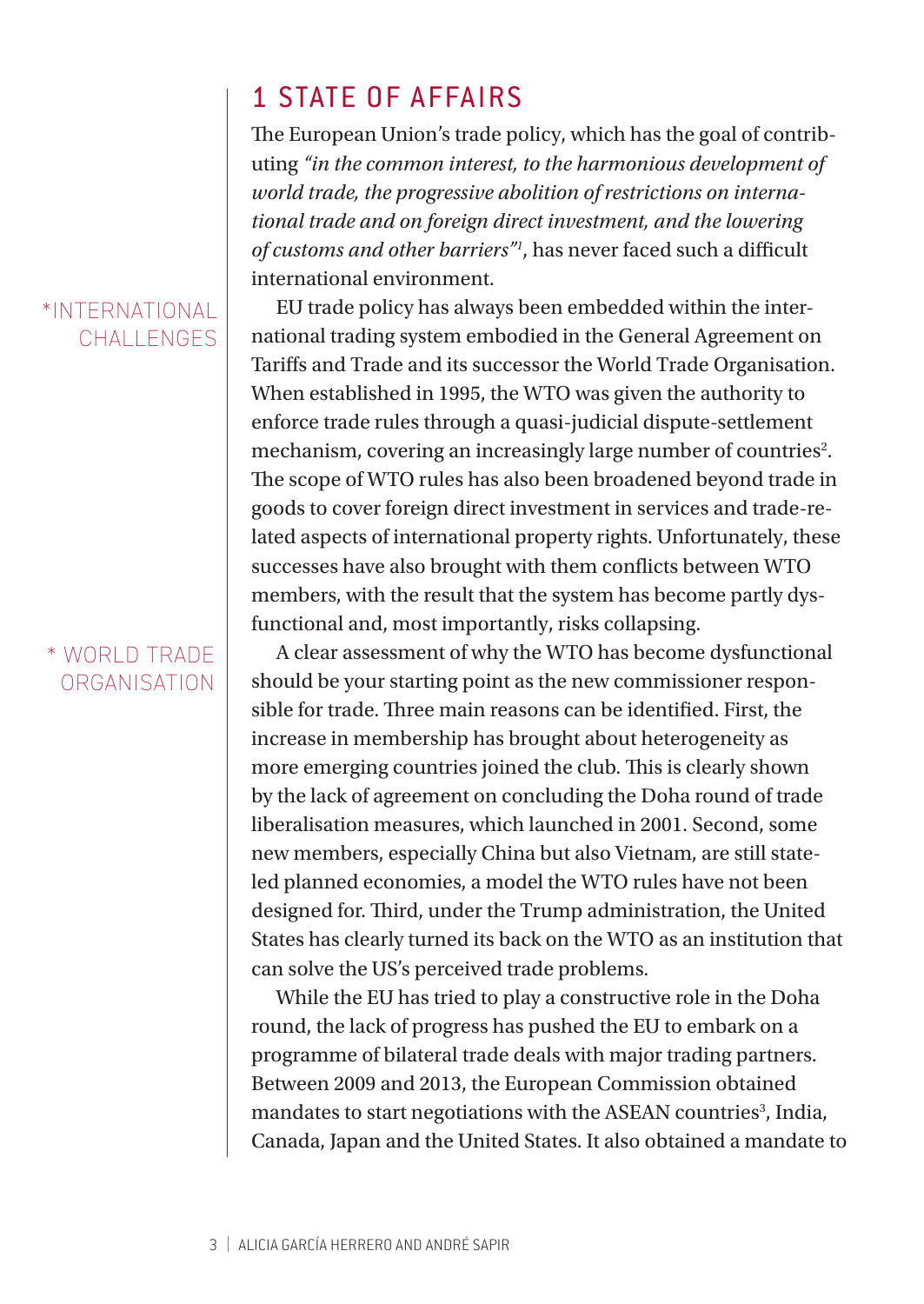## \* TRADE **AGREEMENTS**

#### \* TRUMP ADMINISTRATION

negotiate a Comprehensive Agreement on Investment with China.

The EU-Canada Comprehensive Economic and Trade Agreement (CETA), the EU-Singapore Free Trade Agreement (EUSFTA), and the EU-Japan Economic Partnership Agreement (EUJEPA) will be fully operational by the time you take office. However, other bilateral negotiations remain unfinished or are pending: the EU-India talks were brought to a *de-facto* standstill in 2013 because of differences in objectives between the two parties; the EU-Vietnam trade agreement has been signed but awaits ratification at the time of writing; the EU-China investment agreement has made little progress, despite the 16 rounds of negotiations held up to April 2019; and the negotiations with the US on the Transatlantic Trade and Investment Partnership (TTIP) were frozen by President Trump a few days after he took office in January 2017.

President Trump's decision to halt the TTIP negotiations was a major setback for the EU, because, together with his support for Brexit, it sent a clear message that he considers the EU more as an irritant than as an economic partner. Along those lines, in 2018 President Trump adopted a series of decisions that further crippled the rules-based multilateral trading system. The first was the imposition of additional tariffs on imports of steel and aluminium, justified by national security concerns<sup>4</sup>. For the EU, the measures impacted  $\epsilon$ 7 billon of exports (in 2018) to the US, and led to retaliation against EU imports from the US for an equivalent value. The Juncker-Trump meeting at the White House in July 2018 extracted a promise from President Trump to *"hold off on further tariffs"* against the EU. It also paved the way for revived negotiations on an EU-US trade free trade agreement, though much less ambitious than TTIP. In April 2019, the EU Council approved guidelines for the Commission to open negotiations with the United States on two agreements: a trade agreement limited to the elimination of tariffs for industrial goods, excluding agricultural products; and an agreement on conformity assessment that would have as its objective the removal of non-tariff barriers, by making it easier for companies to prove their products meet technical requirements both in the EU and the US.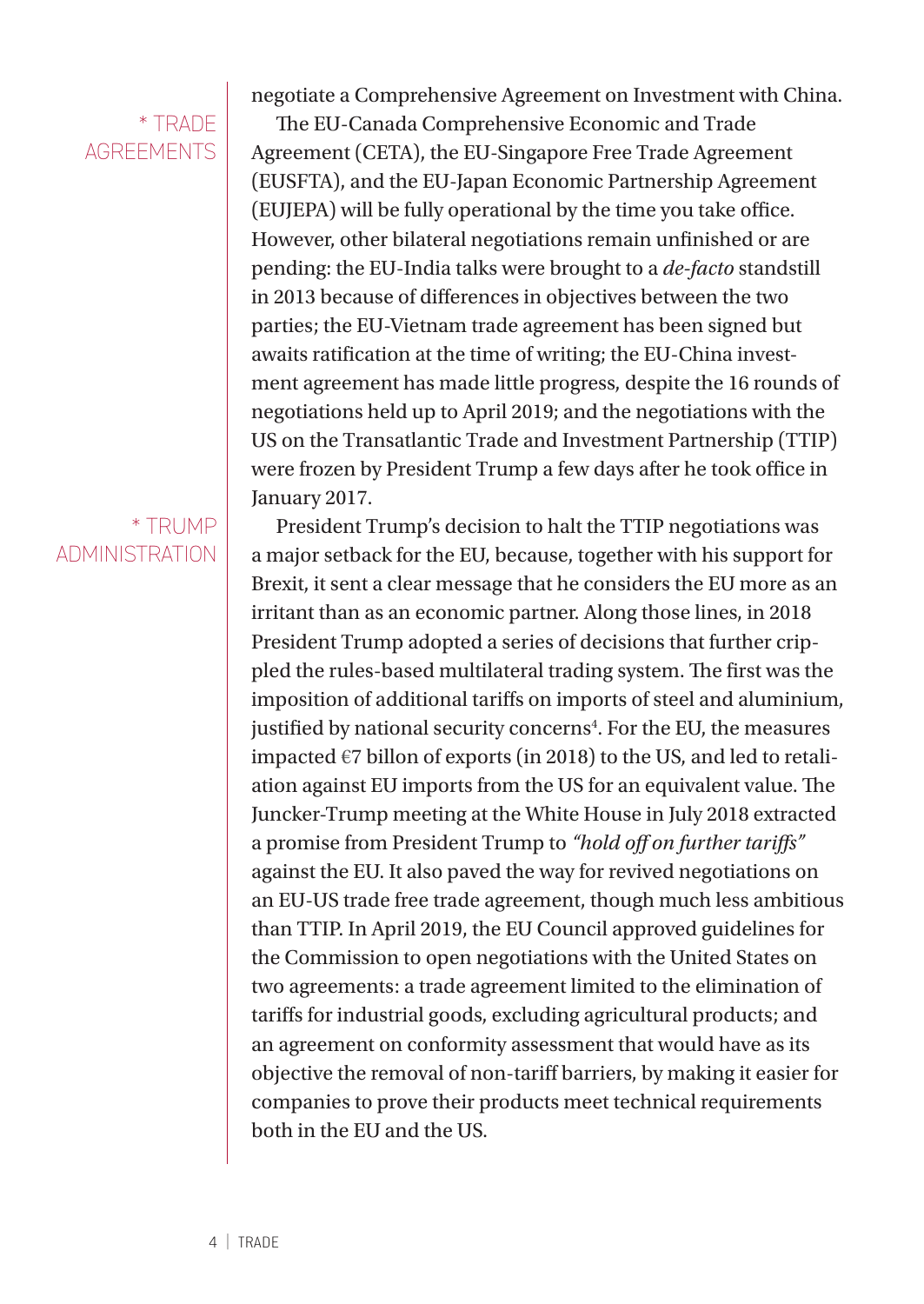#### \* TARIFFS AND RETALIATION

President Trump also imposed tariffs on imports of products from China5 , following a determination by the US Department of Commerce that the Chinese government had engaged *"in unreasonable or discriminatory activities that harm American intellectual property rights, innovation, and technology"*. Like the EU, China has retaliated against the US, leading to further US counter measures. The EU has inevitably been affected by the US-China trade war both economically and politically. In addition to the impact on trade and investment flows, and the induced macroeconomic effects, the EU has felt the pressure from both China and the US to side with them in their mounting trade and political bilateral conflict. The EU has pushed for WTO reform as a way to reduce trade frictions and preserve the multilateral system. At the same time, the EU has hardened its position on China's industrial policy and its impact on global trade. More specifically, the Commission has urged China to change its behaviour with respect to industrial subsidies, intellectual property, innovation and technology transfer (European Commission/High Representative, 2019).

#### \* WTO APPELLATE **BODY**

A further decision by President Trump that unsettled the global trading community in 2018 was the announcement that (continuing a policy initiated by President Obama) the US would block reappointments to the WTO's appeals panel, on the grounds that the appellate body took too long to reach decisions and tended to overreach. At the time of writing, the appellate body is down to only three members (out of seven) of which two will end their terms in December 2019. If the US administration continues to refuse new appointments, the WTO's dispute settlement mechanism will no longer be able to function.

No matter how difficult the external environment, that fact that the EU continues to be a large player in trade globally, even when compared to the US and China<sup>6</sup>, gives it the ability to influence the course of global affairs.

This is especially true since for trade policy the EU speaks with one voice. But the strength of this voice also depends on the Commission's ability to assemble a majority in the Council and the European Parliament. Obtaining a negotiating mandate from the Council can be tricky, as was the case for the latest EU-US trade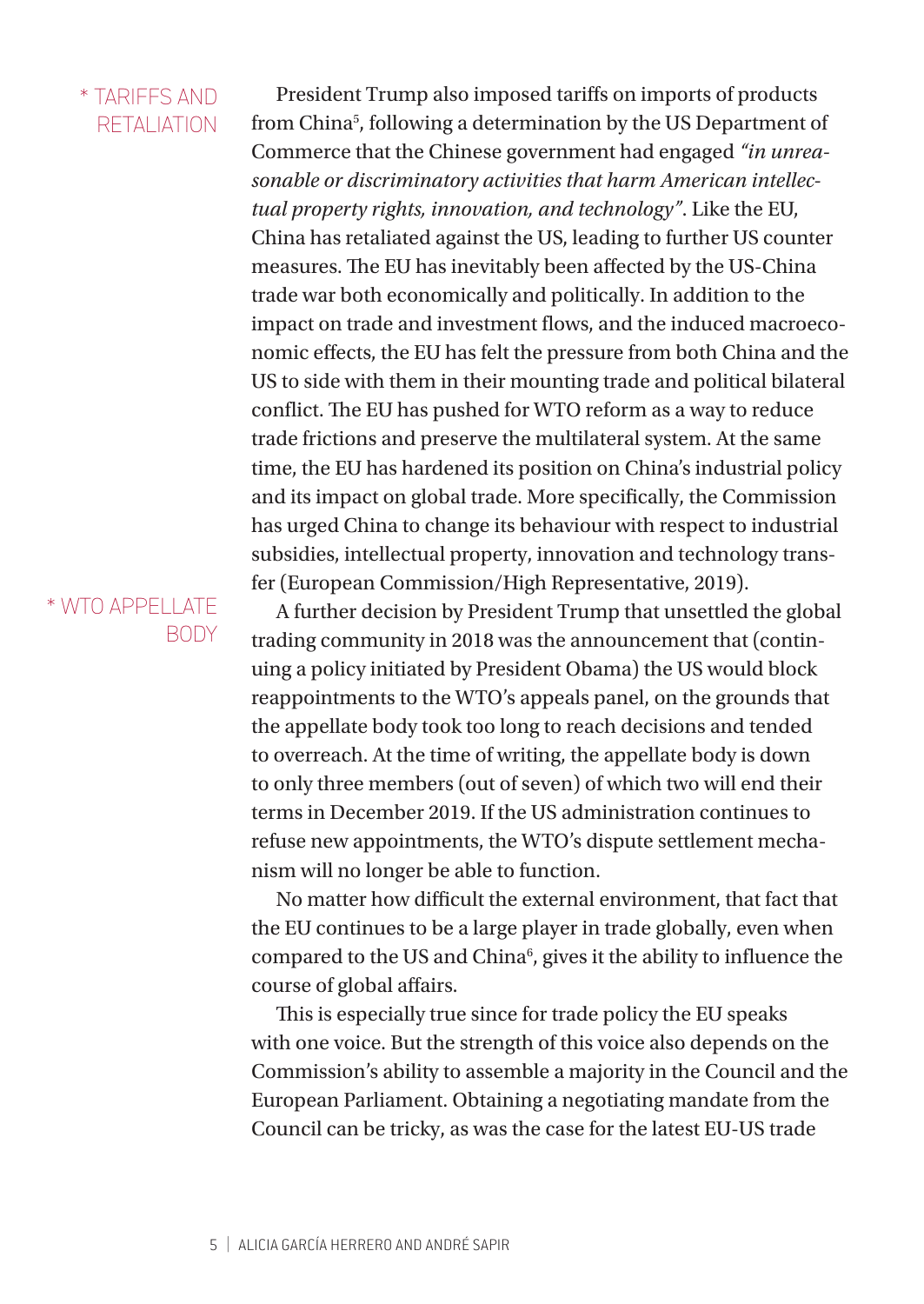negotiations7 . But the more difficult part is getting the approval of the Council and the European Parliament once negotiations are completed. Members of the 2014-2019 European Parliament were split into three groups: one consistently in favour of trade deals, one consistently opposed, and the third deciding on a case-bycase basis to be in favour, to oppose or to abstain. Because neither of the first two groups commanded a majority, members of the third group played a crucial role in determining the fate of trade agreements, which meant that lobbying was intense.

All these recent international and domestic developments suggest that you will face unprecedented challenges.

## 2 KEY CHALLENGES AND SOME PROPOSALS

#### \* WTO REFORM

You face three key challenges. The first and probably most important one is preserving the multilateral trading system, including by reforming the WTO. The second is to build stronger bilateral trade relations with key partners, such as the US, China and the United Kingdom. The third is to deal with issues such as e-commerce and climate change.

#### **2.1 Multilateralism at risk**

The EU's overarching principle for trade has so far been to keep the multilateral trading system working by taking an active role in reform of the WTO. The Commission has already presented a concept paper for reform<sup>8</sup>, mainly covering two of the three main missions of the WTO –rule setting and dispute settlement – while leaving aside further liberalisation. This is reasonable because there would be little room for additional liberalisation at a time when the existence of the WTO itself is under threat. This threat comes two sides: President Trump's profound disdain for multilateralism, and China's state-led system, which is not compatible with the liberal nature of the global trading system and might have weakened the WTO's foundations.

China has influenced the WTO's rule setting, which is intended to ensure a level playing field. In fact, it has become increasingly clear that the existing rules governing the WTO cannot adequately control the use of non-market measures designed to favour a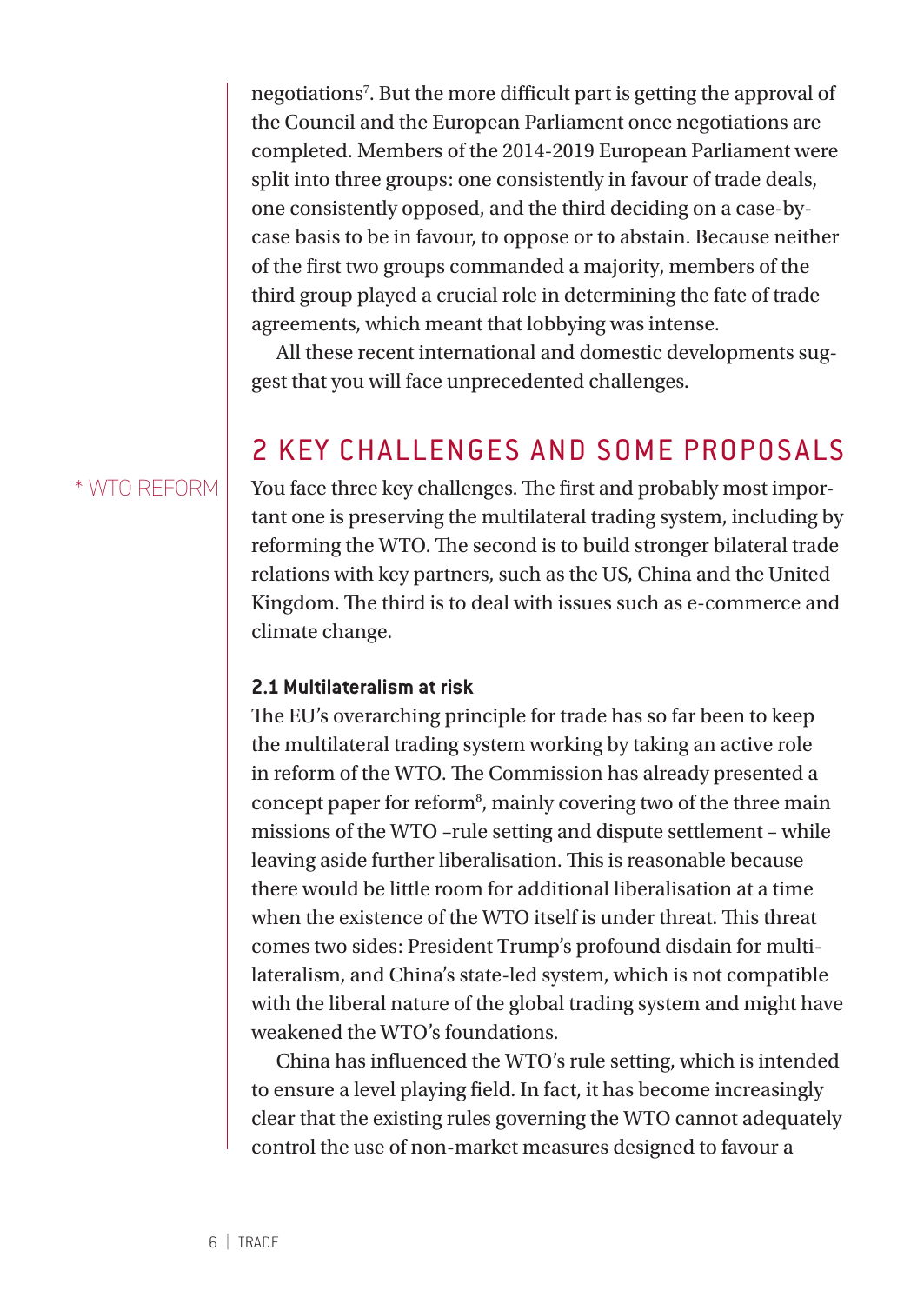*Several emerging countries emulate China's economic model, implying that they might not support reform of the WTO oriented towards improving the level playing field*

\* CHINA'S ECONOMIC MODEL

"

specific trading partner (namely China) over others. To this end, the EU proposal for reform of the WTO focuses on measures including the notification of subsidies and disciplinary actions against market distorting actions by state-owned enterprises (SOEs). It should be acknowledged, though, that China's importance for global trade will increase as China's economy grows. This will be even more the case if we consider that several emerging countries emulate China's economic model, implying that some of them might not support a full-fledged reform of the WTO oriented towards improving the level playing field. This means that the EU will have increasingly difficult time in gaining acceptance for its proposal at least part of the emerging world. This is particularly the case if the US continues to disengage from the WTO.

#### **2.2 Relations with key trading partners**

There are three key trading partners that the EU can simply not obviate in its quest for relevant bilateral trade and investment relations, namely China, the US and the UK.

#### *China*

EU-China trade relations have evolved from the trust built by China's accession to the WTO to a much more cautious relationship. Still, given the large and increasing size of the Chinese market, engaging in negotiations with China to improve market access for European goods and, especially, services, should be one of the key tasks of the new Commission.

As for investment, the negotiations to conclude a bilateral investment agreement between China and the EU hinge on finding a workable solution to the structural economic differences between the two. One of the practical ways in which China's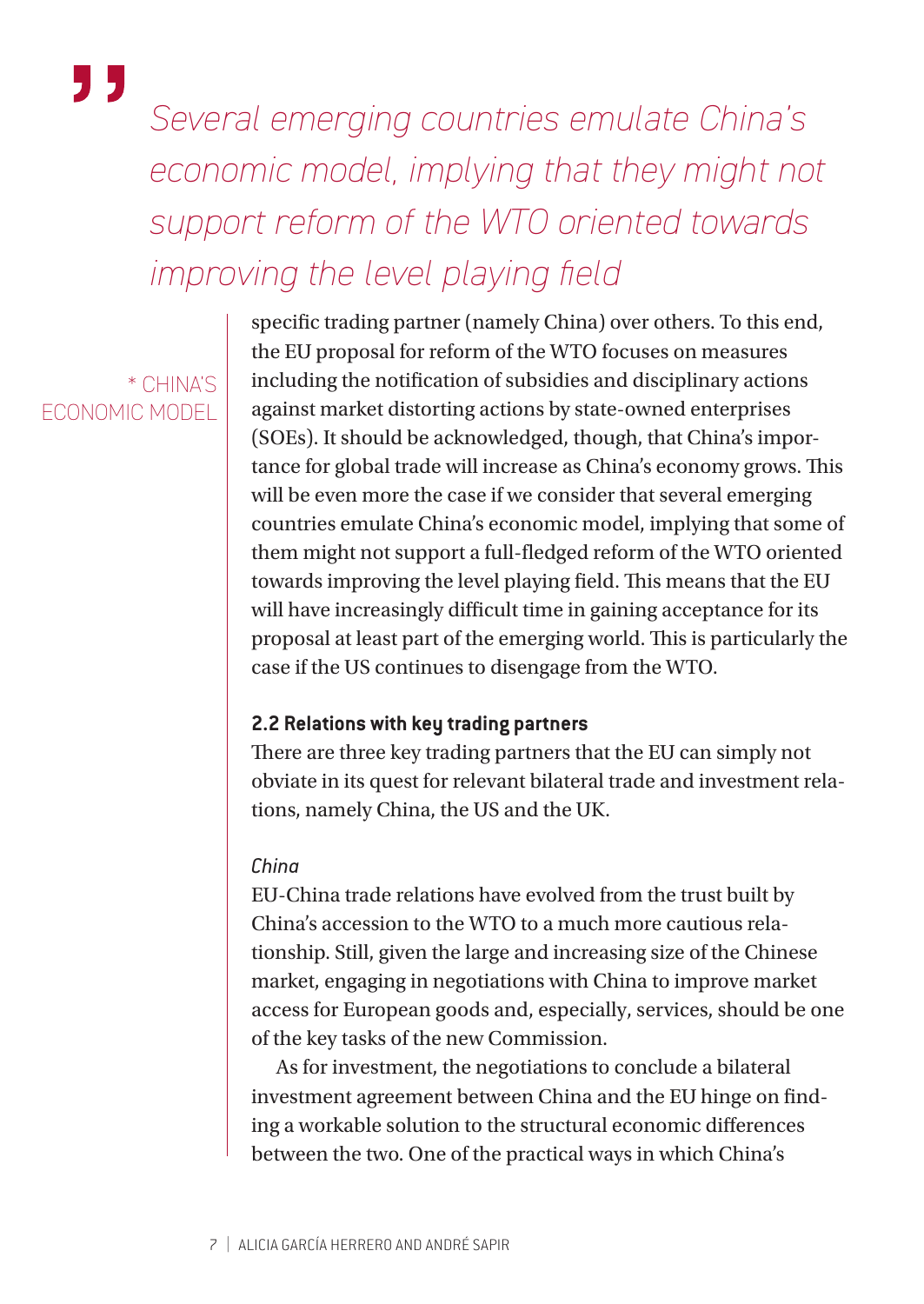economic model influences the EU-China investment relationship, and the conclusion of negotiations, is the leading role of Chinese stateowned companies in China's outward foreign direct investment<sup>9</sup>.

#### \* TRADE TENSIONS

It is hard to think of a more rapidly worsening trade relationship – besides the China-US relationship – than that between the US and the EU. One of the EU's key objectives is to reach a free-trade agreement with the US in industrial products, but the omens for such a deal are frankly not good. On the US side, there is clear dissatisfaction that the EU negotiating mandate explicitly excludes agricultural products, an area where the US generally enjoys a comparative advantage relative to the EU. On the EU side, there are also reasons to be dissatisfied. One is that the US continues to maintain additional tariffs on steel and aluminium products from the EU imposed in 2018. President Trump has even threatened to impose tariffs on cars from the EU and other countries.

#### *United Kingdom*

*United States*

After Brexit, the United Kingdom will become one of the EU's key trading partners. A crucial task therefore will be to negotiate a trade deal between the EU and the UK. The EU's position is that it is willing to envisage many possibilities. It is willing to sign a customs union (CU) arrangement with the UK, which would imply the UK adopting the EU's common external trade policy, at least for goods. The EU, however, is not willing (nor legally able) to share decisions on its common external trade policy with the UK (or with any other non-EU country), which might at some stage lead to clashes between the UK and the EU over the EU policy, which the UK would be obliged to follow. The *quid pro quo*, however, would be that by staying in the EU's CU, the flow of goods between the EU and the UK would be greatly facilitated compared to a situation in which the UK would be outside the CU. If the UK decided to stay outside the CU, it would probably seek to negotiate an FTA with the EU that could be similar either to the CETA agreement with Canada or the FTA agreement with Norway, which is supplemented by an agreement that gives Norway full access to the EU's single market. Whichever option the UK chooses, difficult trade

### \* CUSTOMS UNION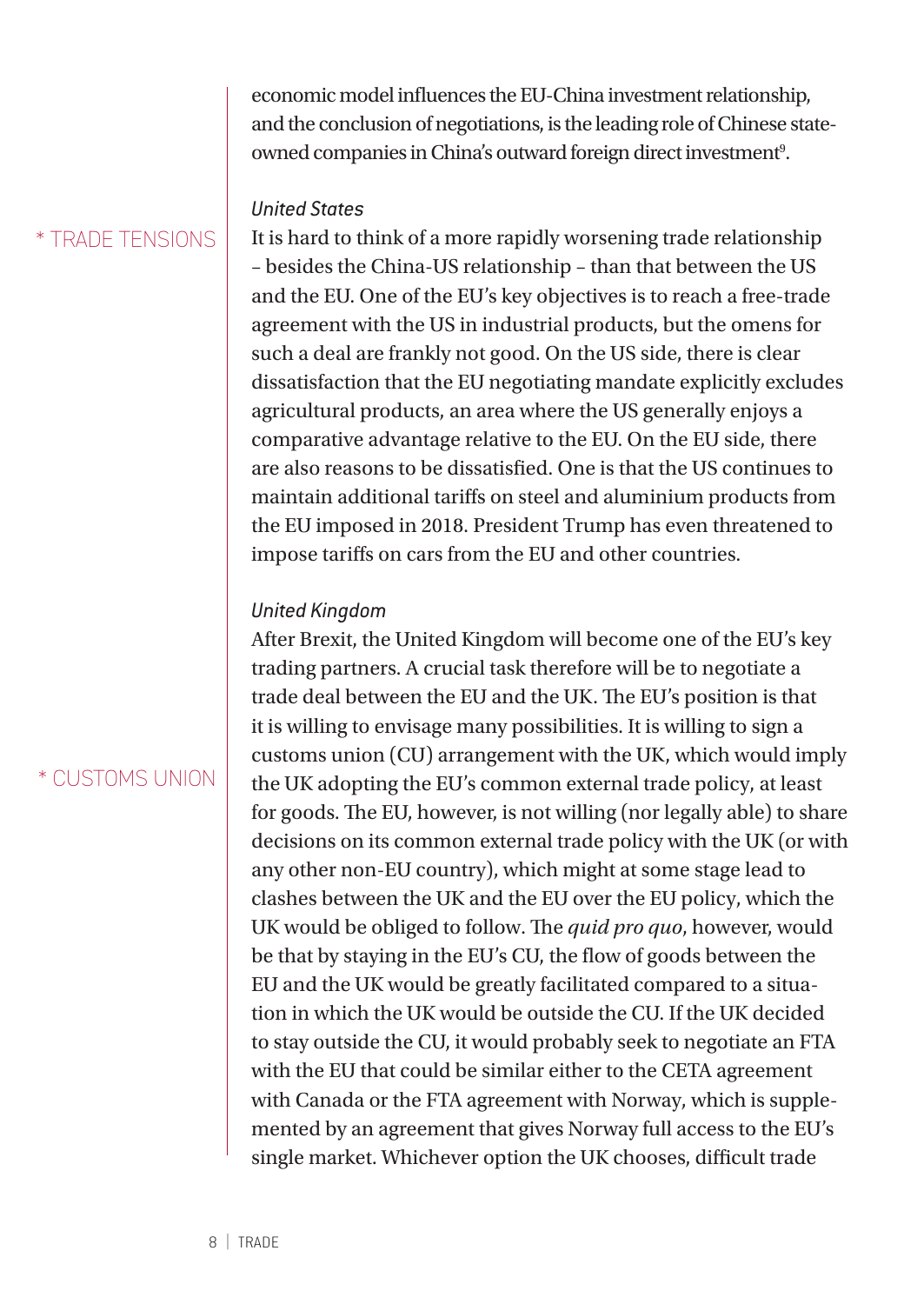## "

*Whichever option the UK chooses after Brexit, difficult trade negotiations will be required*

> negotiations will be required. It would be important to try and speed up these negotiations to maintain trade relations between the EU and the UK that are as close, and as similar to the current state of affairs, as possible.

Finally, you will need to work closely with the Council and the European Parliament to ensure ratification of the bilateral agreements that your trade negotiators reach. It was already hard enough for the previous trade commissioner and it can only get harder with the new political configuration in the European Parliament.

#### **2.3 Services, investment, e-commerce and climate change in trade negotiations**

\* SERVICES

There are a number of increasingly important aspects of trade, and even more so of investment, are not fully covered under WTO rules. This is particularly the case for trade in services and e-commerce. In addition, preventing dangerous climate change is becoming a key topic on which the EU could use bilateral trade deals as leverage.

For services, the WTO rulebook is insufficient and a widely agreed definition of services is needed. Currently, WTO rules are generally looser for services than for trade in goods, and are also less widely accepted by WTO members (via reservations or exclusions). The need for greater harmonisation of definitions and practices for trade in services has become increasingly evident in the realm of forced technology transfer. While provisions exist in the WTO rulebook, their scope of application is simply too limited.

In addition, there is a lack of underlying data. For example, while the largest components of EU services trade are research and development, management and consulting, technical and trade-related services, comparable statistics only cover tourism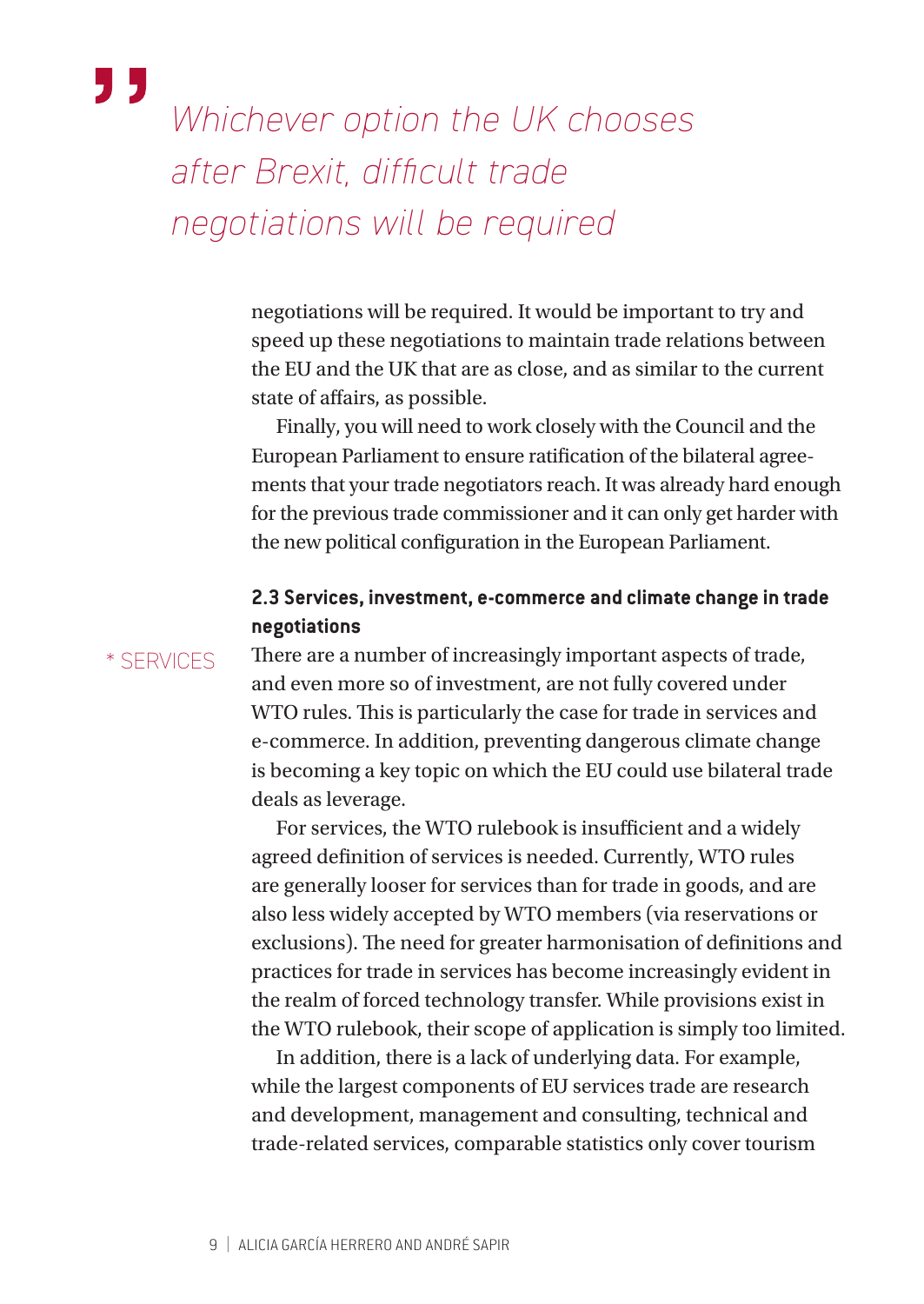for most of the less-developed countries. Your first step should therefore be to further harmonise trade in services statistics. For services, WTO most-favoured-nation (MFN) principles cover tourism and, to some extent, infrastructure services, but much less so education and health services, while government-related services are virtually excluded, though the latter is becoming critical for fostering a level playing field for trade in services, which has been at the core of modern international economic transactions. In the realm of investment, one of the key issues is how to move beyond the trade-focused international dispute settlement system to a system that also covers investment issues.

#### \* DIGITAL TRADE

The harmonisation of trade rules and dispute settlement is even further away for the newly-emerging digital trade. Regulating digital trade requires information on data flows, but control of data is increasingly being viewed as a key comparative advantage and, thus, not necessarily sharable. The reality is that if e-commerce data is not shared between different countries, the authenticity of the information is hard to verify, which could lead to a rapid increase in e-commerce-related trade disputes.

A final aspect is climate policy. The EU has taken the lead in fighting climate change but it needs to do much more to become carbon neutral by 2050. Assuming it takes the necessary measures to reach this objective, the issue of border carbon taxes will become relevant.

More generally, any bilateral trade deal signed by the EU in the future would definitively need to include chapters on services, investment, e-commerce and climate policy.

## 3 RECOMMENDATIONS

We make three recommendations.

First, WTO reform should be your key objective. The first-best scenario would be to convince both China and the United States to bring their bilateral discussions to Geneva and to engage in multilateral negotiations with the rest of the WTO membership to reform the WTO. However it must be admitted that the chances of succeeding in this endeavour are relatively small for the moment. You might need therefore to consider alternative approaches.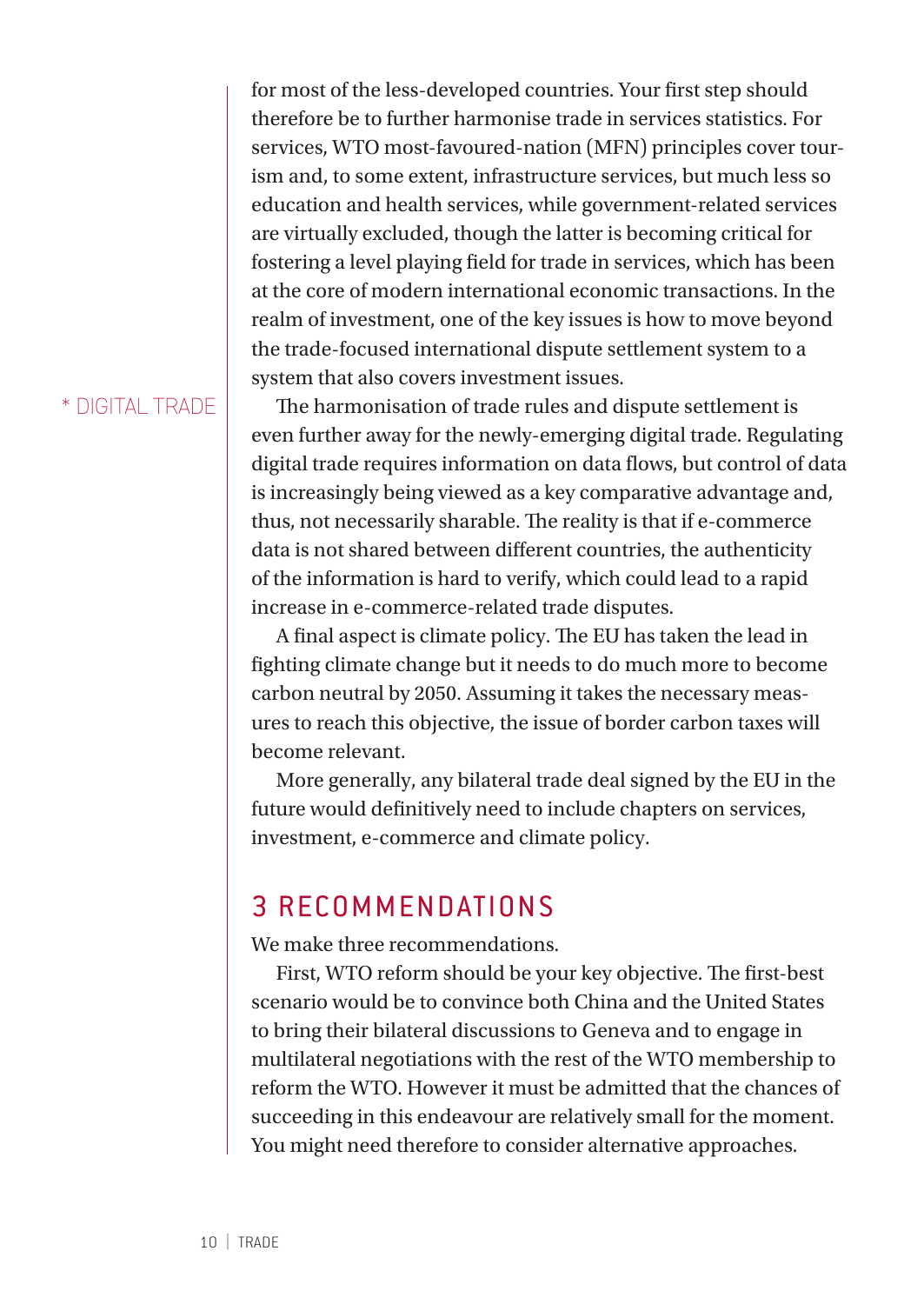One approach would be to form an alliance. The EU would benefit from forming an alliance with key partners (including those with whom it has close bilateral partnerships, including Canada, Japan and Singapore) to uphold the principles of the multilateral trading system under the auspices of the WTO. It seems wise not to invite China and the US to this alliance in the first instance because the objectives of the participants should be fully aligned with those of the EU, namely preservation of the liberal trading system and rejection of unilateral action. In a second step, the alliance should put forward its proposals to the entire WTO membership, including China and the US, and work with them to create new rules that address fundamental issues, including the level playing field and the threats posed by state-led economies.

If this approach fails, you will be faced with two potential scenarios, both of which imply difficult choices for the EU.

\* MAINTAINING THE SYSTEM

#### \* CONTINGENCY PLANNING

First, if the reason for the failure is the refusal of the US administration to engage in multilateral negotiations aimed at upholding the system's fundamental principles, you could aim to continue operating the system in the absence of the US, but with China. The difficulty in this would be that the EU would need to accommodate China and other emerging economies that choose to follow China's state-led economic model. Clearly, such accommodation could only take place for an agreed transition period. Otherwise, the WTO would lose its liberal nature and its appeal to the EU and other like-minded economies.

In the second scenario, the WTO, or more generally the multilateral trading system, would become fully dysfunctional or even cease to exist. In this situation, we can identify two options for the EU, which could even be complementary. First would be to replicate the WTO rule setting outside of the WTO with as many partners as possible. How much Europe can push rules that are close to its current proposal for reform of the WTO will hinge on the ability to form a group of like-minded partners while being inclusive with respect to emerging economies in the second round of negotiations once the alliance has been formed. The elephant in the room is obviously China as we are assuming that the US would have no interest in a European initiative which replicates an institution that the US administration has decided to abandon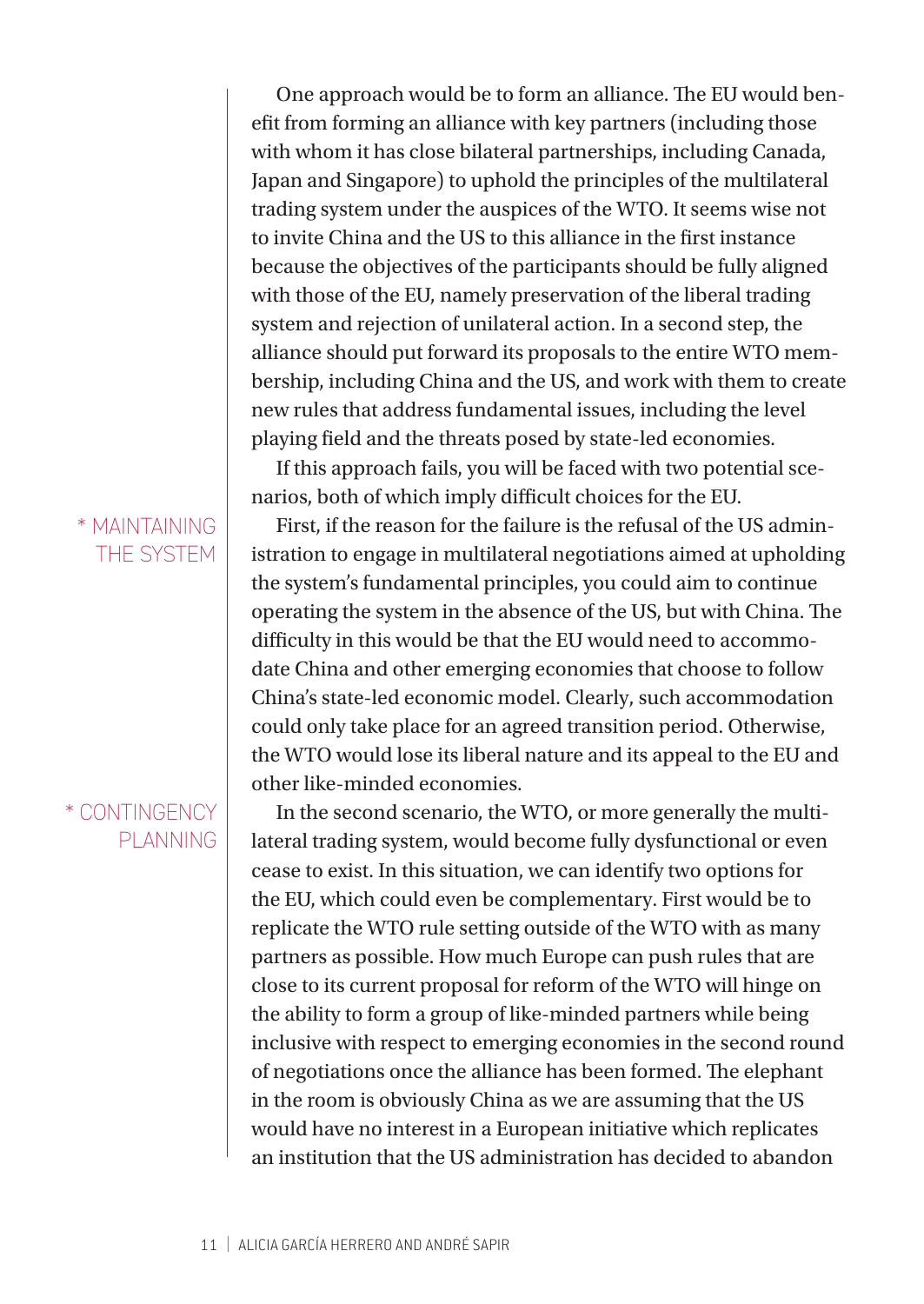or prevent from functioning. Replicating the WTO outside of the WTO would obviously not be an easy task.

Given the difficulties in pursuing a new multilateral trading system without the US, a second – more pragmatic but complementary – route, would be to launch new negotiations of bilateral trade agreements with countries relevant for the EU and willing to take this route.

Our advice is to treat these options as complementary since the former is more appealing but more difficult than the latter. The bilateral route is obviously a second best, but worth pursuing for a big trading bloc, such as the EU, which has more negotiating power than other smaller economies. Although safer, there are two clear drawbacks to pursuing both routes in parallel. The first is manpower to design and reach agreement on an inclusive new multilateral trading system, while still negotiating bilateral trade agreements. The second drawback is related to the EU itself, as starting negotiations with trading partners is becoming controversial among EU member states, as experienced in the recent EU-US case.

#### \* BILATERAL **AGREEMENTS**

Our second recommendation deals with bilateral trade agreements. Here a distinction should be made between two groups of countries. China and the US fall into the first group. The second group includes like-minded countries with which the EU should pursue strong bilateral trade relationships with the hope that these relationships can also form the basis for a reformed WTO if and when the circumstances are right.

The bilateral relationship with the United States is obviously of paramount importance to the EU, but the chances of an EU-US free-trade agreement any time soon are not high. A realistic view of the EU's position on the EU-US FTA negotiation is that it must aim above all to keep the dialogue between the two partners alive, and to hope that continuing talks would signal a truce in terms of further trade measures, in particular in the automotive sector. We would caution you that President Trump, assuming he is re-elected, is likely to confront the EU with a one-sided trade negotiation under the threat of auto tariffs, and that threat will be more credible after a successful re-election and once other trade agreements are concluded and ratified. The EU needs to prepare for such a scenario.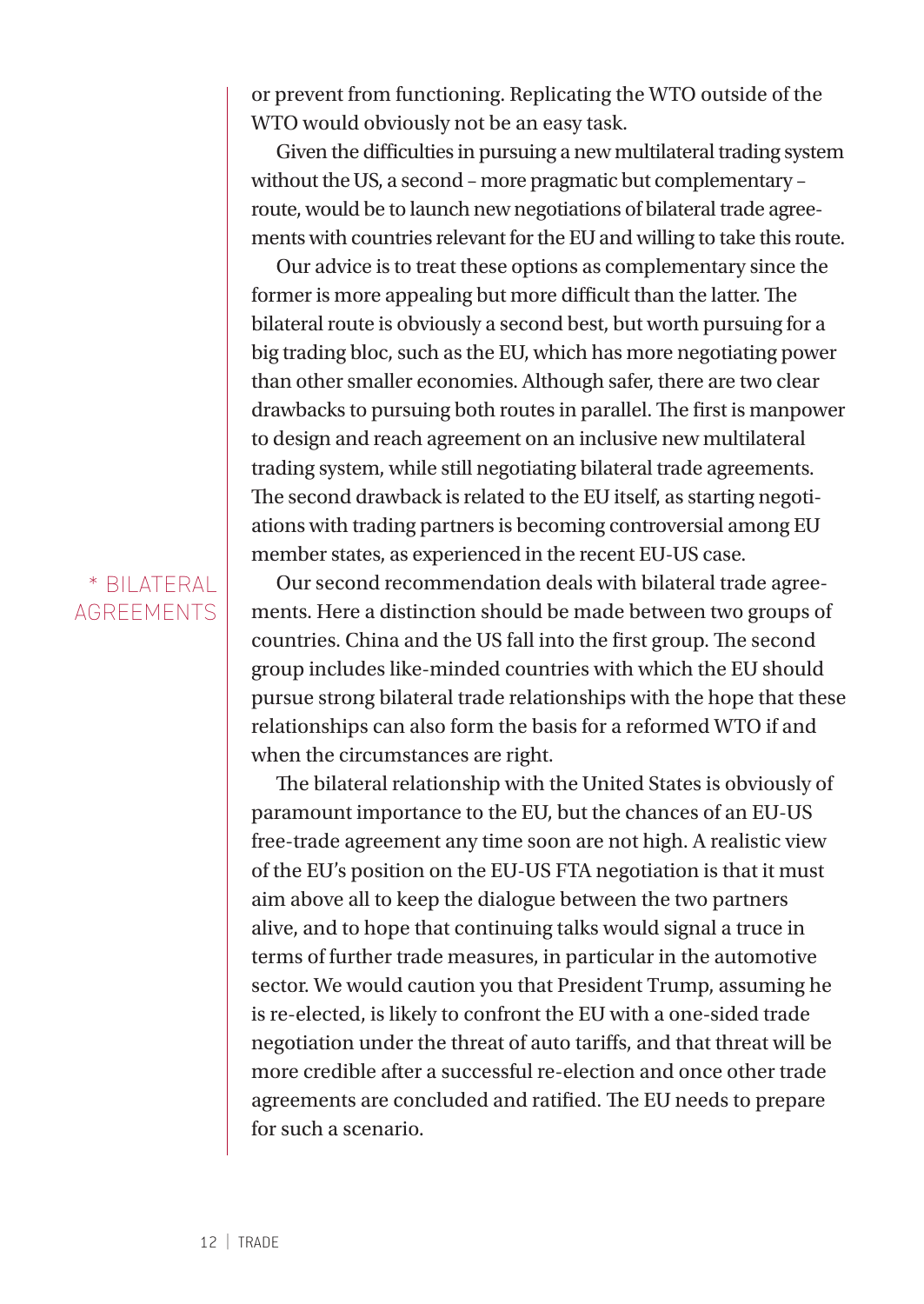*Trade talks with China could serve as a basis to negotiate China's better adherence to WTO principles in a future reform of the system*

#### \*CHINA

"

The bilateral relationship with China is also crucially important to the EU. Here the negotiations need to focus on finalising the existing bilateral investment agreement. Given the prominence of the role of SOEs in such negotiations, talks could actually serve as a basis to negotiate China's better adherence to WTO principles in a future reform of the system.

As far as like-minded countries are concerned, the EU should concentrate on the G20 countries. By now the EU already has bilateral trade deals with many of these countries and it is negotiating with others including Australia. One country with which the EU has made little progress so far is India. You should devote some time and effort to exploring whether the negotiations with India should be relaunched, with a view to reaching an agreement before the end of your term.

#### \* UNITED KINGDOM

The other obvious candidate among the like-minded countries for bilateral trade negotiations is the United Kingdom. Given the economic and political proximity between the EU and the UK, these negotiations should be top of your bilateral agenda.

Thirdly and finally, the increasing role of services, investment and e-commerce will require much more of your attention as the existing multilateral trading system covers them in a rather limited way (especially for e-commerce). Moreover, the increasing importance of climate change in the EU's policy objectives will result in trade policy being one of the levers the EU has to influence the behaviour of other trading partners in relation to environmental protection and, more specifically, adherence to the goals of the Paris Agreement. Assuming the EU adopts bold policies in order to become carbon neutral by 2050, you will have to reflect on whether and how the EU should introduce border carbon adjustment taxes in relation to countries that do not take the necessary domestic measures to comply with the Paris Agreement. On services and